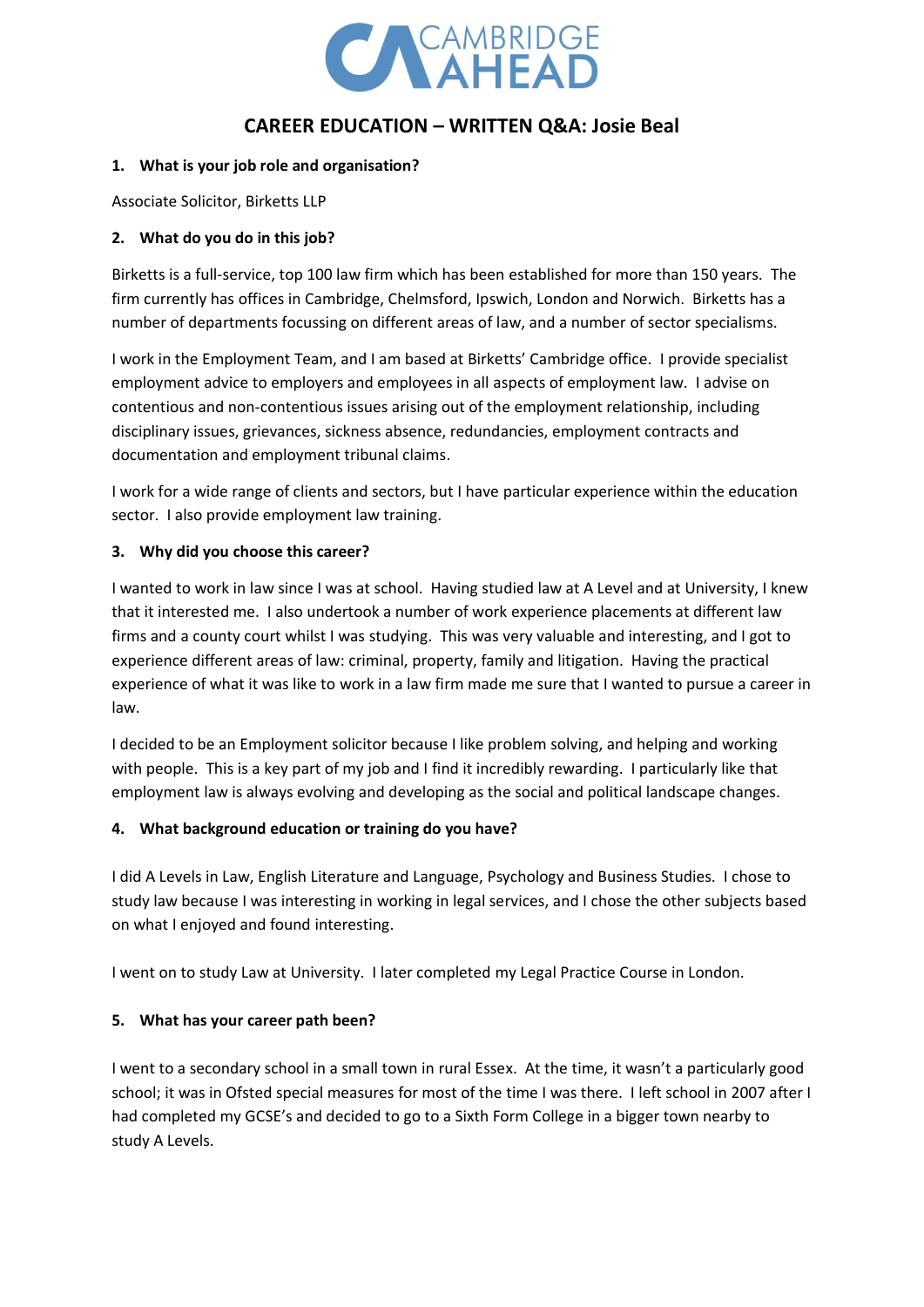

I went to University in 2009, and graduated in 2012. After graduating, I spent a year working as a paralegal in a niche employment law firm and went on to undertake my Legal Practice Course, which is an extra year of studying seeking to develop the practical skills required to be a solicitor. In 2014, I began a two year training contract with a law firm to qualify as a solicitor. During my training contract, I spent time in different departments within the firm to experience different areas of law. Employment law was by far my favourite area of law, and so I qualified as an employment solicitor in 2016. I joined Birketts upon qualification as a Solicitor. In 2019, I was promoted to Associate.

# **6. What does a typical day involve?**

One of the things I enjoy most about working in the Employment Team is that we have a varied workload and client base, so no two days are the same. My daily and weekly to do list is often flexible; it is not unusual to get a call from a client needing some urgent advice or assistance!

A typical day often starts with a quick team call or meeting to discuss our workloads and plans for the week. I will likely receive several emails or calls throughout the day from clients seeking advice, either in respect of ongoing matters or in respect of new matters. I might spend some time drafting a contract or a policy, or preparing for an Employment Tribunal hearing.

# **7. What is your work environment like?**

I am normally office based, but during the pandemic I have spent more time working from home. Our office is open plan and I sit in a "pod" with my immediate team. I mostly work with my immediate team however, I also work with the Employment Teams based at our other offices and with other teams where a matter requires input on different areas of law. Everybody in the office is friendly and approachable; prior to the pandemic we used to have regular end of month drinks events, and we have other social events throughout the year as well.

In terms of work life balance, whilst there may be the odd occasion where I need to work late or come in early if I am particularly busy, we generally have a good work life balance. A few years ago, I ran the Cambridge half marathon with some of my colleagues, so we had a lunchtime running club for a while!

# **8. What aspects of your job are most challenging?**

It can be challenging balancing the needs of different clients, especially during busy periods. Equally, employment disputes can be very stressful for those involved and it can be difficult to witness the impact on our clients, especially if a matter does not go their way.

# **9. Can you give an example of a project or piece of work that you have been most proud of?**

The most rewarding part of my job is helping my clients to achieve what they want to achieve. I particularly enjoy getting to know the organisations I work with to understand their business, aims and objectives so that I can tailor my legal advice and assistance to suit their particular circumstances.